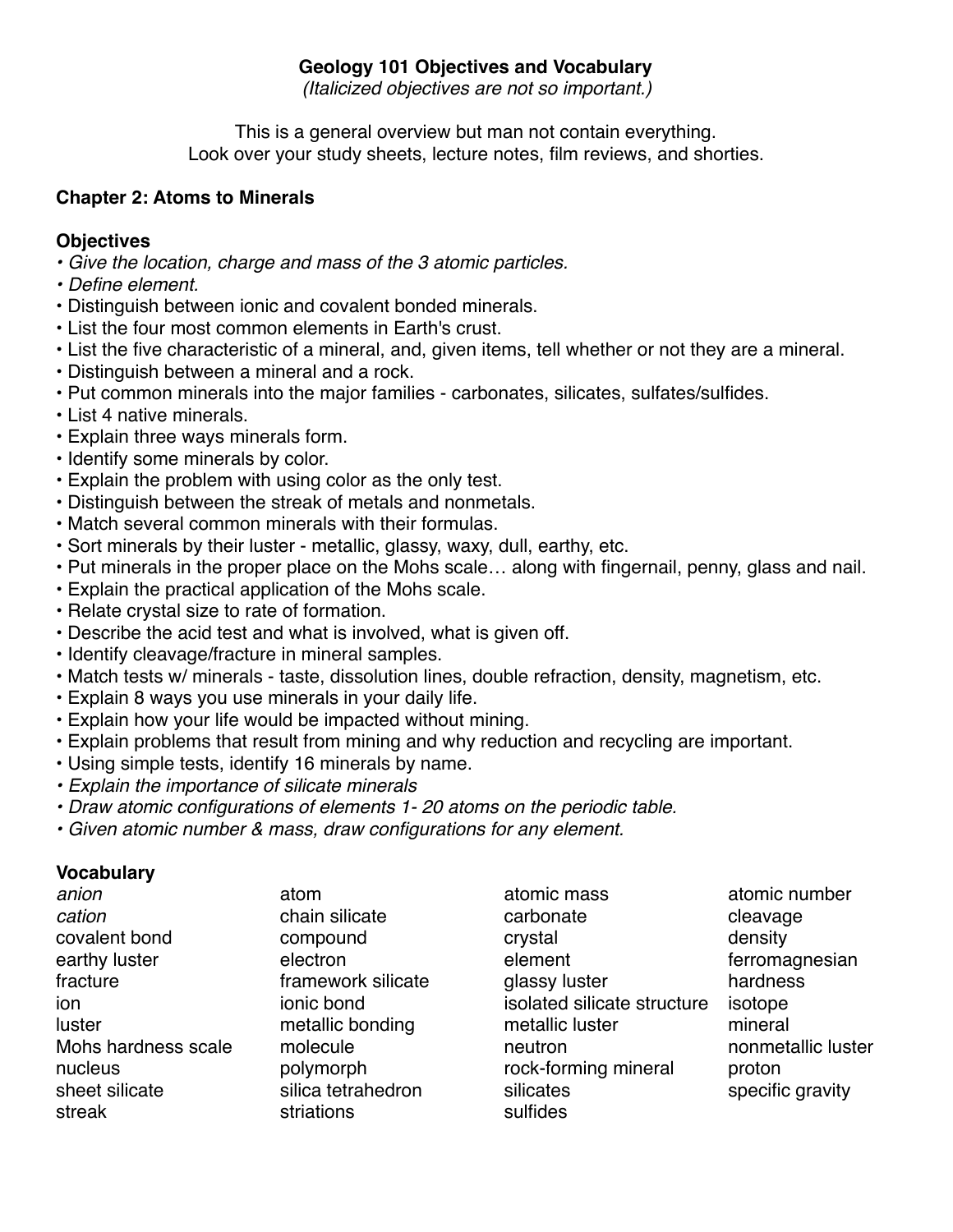# **Chapter 3: Igneous Rocks**

# **Objectives**

- Draw and label the rock cycle.
- Use the rock cycle to understand relationships between igneous, sedimentary and igneous rocks.
- Classify the most common igneous rocks using their texture.
- Classify the most common igneous rocks using their chemical composition.
- Explain what all igneous rocks have in common.
- Describe two effects of water in magma.
- Identify the conditions under which rocks in Earth's interior melt to form magma
- Describe the magmatic processes that produce igneous rocks of different composition Bowen's
- Given a drawing, identify sill, dike, laccolith, batholith, neck, country rock, xenolith, etc.
- Relate magmatic activity to plate tectonic theory.
- Compare and contrast the formation of intrusive and extrusive igneous rocks.
- Compare/contrast lava & magma, their chemical and mineralogical compositions and behavior.
- Relate cooling rate to crystal size.
- Explain the importance of water in magma formation and the relation to subduction zones.
- Identify 4 common intrusive igneous rocks.
- Explain the significance of pillow lava.
- Explain the formation of a porphyry.
- Explain the formation of tuff.
- Describe the importance of igneous rocks in daily life.
- Explain why obsidian is unusual.
- Describe the difference between high- and lower-silica rocks.

| andesite                    | aphanitic (fine-grained) | basalt                | batholith        |
|-----------------------------|--------------------------|-----------------------|------------------|
| Bowen's reaction series     | chill zone               | contact               | country rock     |
| crystalline rock            | crystal setting (?)      | decompression melting | diaper           |
| differentiation             | dike                     | diorite               | extrusive rock   |
| felsic (silicic) rock/magma | flux melting             | fragmental rock       | gabbro           |
| geothermal gradient         | glassy rock              | granite               | igneous rock     |
| intermediate rock/magma     | intrusion                | intrusive rock        | komatite         |
| lava                        | mafic rock/magma         | magma                 | mantle plume     |
| obsidian                    | pegmatite                | peridotite            | phaneritic       |
| phenocryst                  | pluton                   | plutonic rock         | porphyry         |
| pumice                      | pyroclasts/tephra        | rhyolite              | rock cycle       |
| scoria                      | sill                     | stock                 | texture          |
| tuff                        | ultramafic rock          | vesicles              | volcanic breccia |
| volcanic neck               | xenolith                 |                       |                  |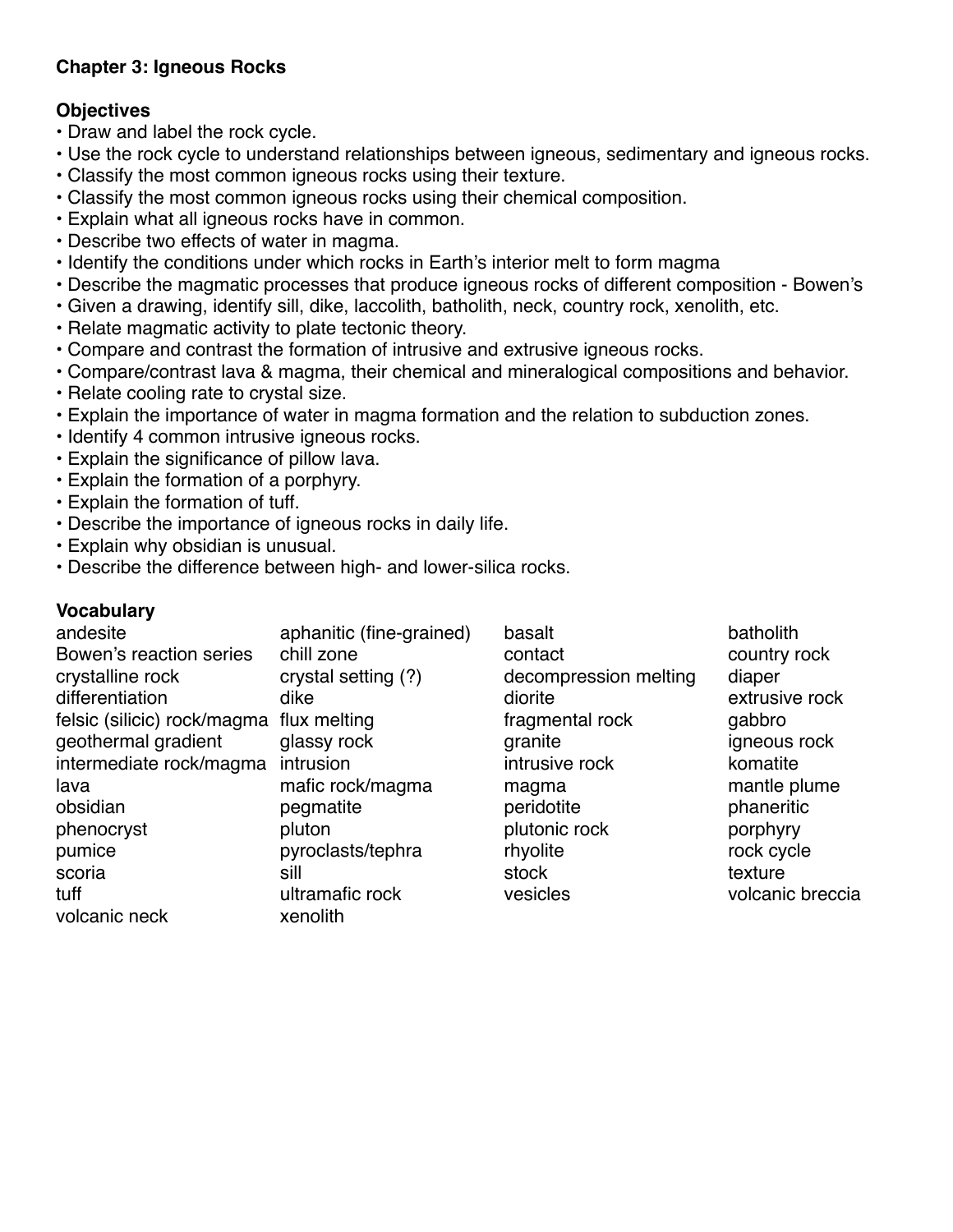# **Chapter 4: Volcanism & Igneous Rocks**

## **Objectives**

- Identify 4 common extrusive igneous rocks.
- Define magma, discuss its sources, and relate the effect of silica content to its behavior.
- List three gasses that result from eruptions
- Relate the amount and type of gas to different types of eruptions.
- Define lava and describe its behavior relative to silica and gas content
- Describe different types of tephra and relate the types to different eruptions in history.
- Describe rift eruptions and identify major rift eruption sites on a world map.
- Identify columnar jointing and explain the formation of columnar jointing.
- Discuss the nature and give examples of subduction zone eruptions.
- Describe the nature and give examples of hot spot eruptions.
- Connect three historical eruptions with the major volcanic types.
- List two beneficial results of volcanic eruptions.
- Locate major volcanoes on a world map
- Compare/contrast cinder cone, composite, and shield volcano
- Identify the ways humans are impacted by vulcanism.
- Describe the formation of dush/ash, cinders/lapillia, blocks and bombs.
- Characterize what happens in a pyroclastic flow.
- Explain the formation of columnar joints.
- Identify intrusive formations dike, sill, batholith, laccolith, neck, caldera, pluton, plume, stock.
- Locate intrusive and extrusive rocks in the PVCC area.
- Given pictures, identify 'a'a and pahoehoe.
- Explain why high-silica magmas are more viscous compared with mafic lavas.
- Compare/contrast CO2 from vulcanism vs anthropogenic emissions.
- *Explain the cause of volcanism on Io.*

| 'a'a                | active volcano     | ash                           | block                       |
|---------------------|--------------------|-------------------------------|-----------------------------|
| bomb                | caldera            | cinder                        | cinder cone                 |
| circum-Pacific belt | columnar jointing  | crater                        | composite/stratovolcano     |
| dormant volcano     | dust               | effusive eruption             | explo./pyroclastic eruption |
| extinct volcano     | flank eruption     | flood basalt/plateau hot spot |                             |
| lahar               | lapilli            | lava                          | lava dome                   |
| lava tube           | Mediterranean belt | pahoehoe                      | pillow lava                 |
| pyroclast           | pyroclastic flow   | shield volcano                | vent                        |
| viscosity           | VEI                | volcanism                     | volcano                     |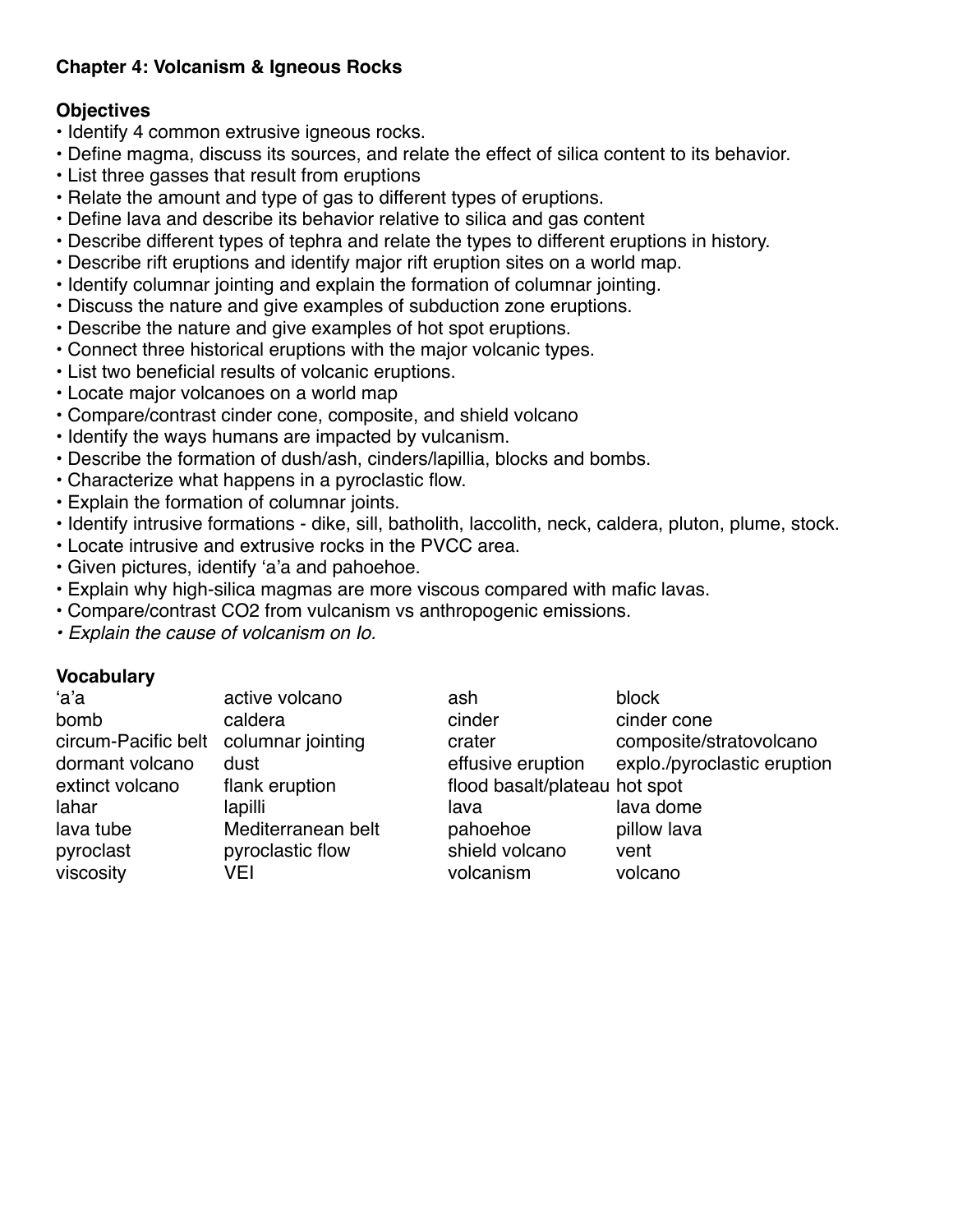# **Chapter 5: Weathering & Soil**

### **Objectives**

- Distinguish between erosion and weathering.
- Describe several agents of erosion.
- Distinguish between chemical and mechanical weathering
- Explain the processes, products, and giving examples of chemical and mechanical weathering.
- List several mechanical weathering processes, how each occurs and describe the results of each process discuss the effects of weathering on a variety of minerals and rocks.
- Relate time to weathering.
- Describe the relationship of climate to weathering
- Explain the formation of soil.
- Distinguish between residual and transported soil, and identify examples.
- Identify two major factors that determine soil properties.
- Draw and label a mature soil profile.
- Explain how desert soils differ from mature soils.

# **Vocabulary**

A-horizon abrasion abrasion acid rain B horizon (zone of accumulation) chemical weathering clay mineral differential weathering E horizon (zone of leaching erosion exfoliation exfoliation exfoliation dome frost action frost heaving the state of the state of the state of the state of the state of the state of the state of the state of the state of the state of the state of the state of the state of the state of the state of the state of hydrolysis limonite loam mechanical weathering and D horizon control oxidation parent material pressure release residual soil salinization sheet joints sheet is soil soil depletion soil fertility soil fertility soil horizon soil profile subsoil subsoil subsoil subsoil spheroidal weathering splash erosion sheet wash talus transportation transported soil topsoil weathering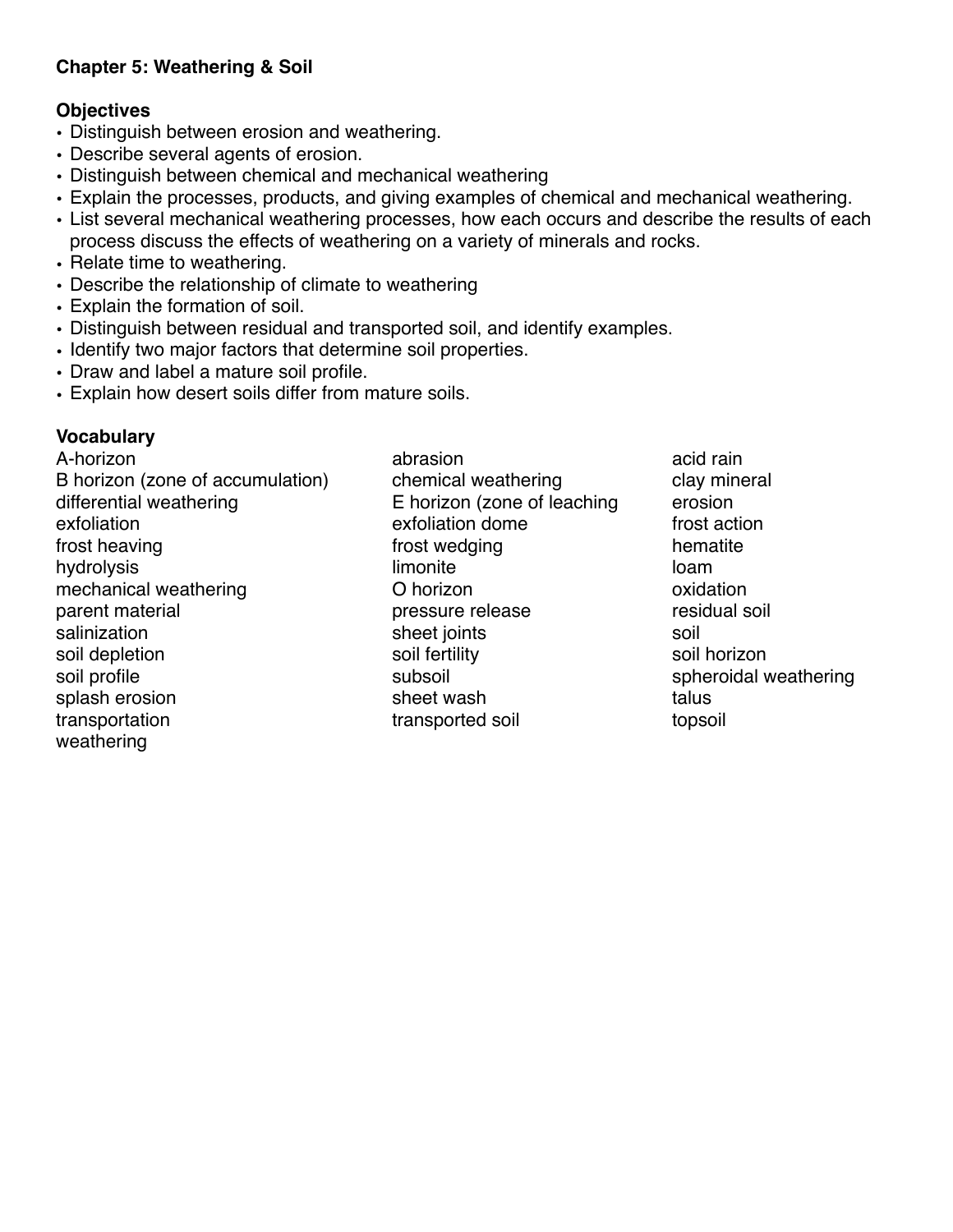# **Chapter 6: Sediments & Sedimentary Rocks**

# **Objectives**

- describe the three main sources for materials that form sedimentary rock.
- identify where sediments are deposited.
- given sample rocks, identify the cement binding the clasts.
- explain why clay- and silt-based rocks don't need cement
- identify where various sediments will settle in a river, delta, and alluvial fan.
- describe the formation of the 3 major classes of sedimentary rocks.
- identify 4 clastic rocks and contrast their formation.
- identify 3 chemical rocks and contrast their formation.
- identify 3 organic rocks and contrast their formation.
- in images identify stratification, bedding planes, and cross bedding and explain how each is formed.
- explain how fossils form in sedimentary rocks and why they form only in sedimentary rock.
- explain the formation of mud cracks and ripple marks.
- explain the formation of geodes.
- identify major sedimentary rock features in Arizona

| alluvial fan              | bedding             | bedding plane       |
|---------------------------|---------------------|---------------------|
| cement/cementation        | chemical sed rock   | chert               |
| clastic/detrital sed rock | clay                | coal                |
| compaction                | conglomerate        | contact             |
| cross-beds                | crystalline texture | deposition          |
| dolomite                  | env. of deposition  | evaporite           |
| formation                 | fossil              | graded bed          |
| gravel                    | limestone           | lithification       |
| matrix                    | mud crack           | organic sed rock    |
| original horizontality    | pore space          | recrystallization   |
| ripple marks              | rounding            | sand                |
| sandstone                 | sediment            | sedimentary breccia |
| sedimentary rock          | sed. structures     | shale               |
| silt                      | sorting             | source area         |
| transportation            | turbidity current   |                     |
|                           |                     |                     |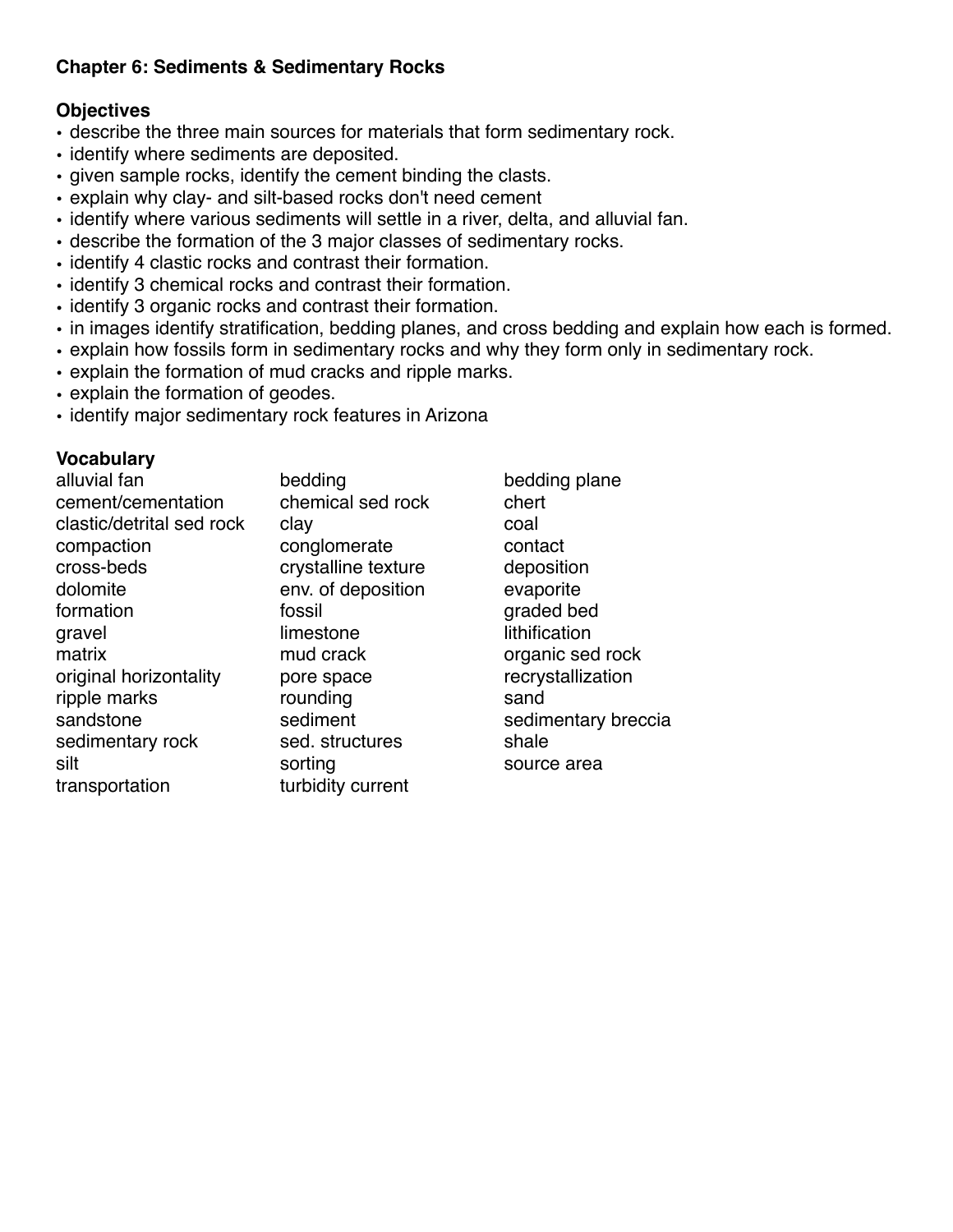# **Chapter 7: Metamorphism and Metamorphic Rocks**

# **Objectives**

- Explain the forces that cause metamorphism.
- Identify where dynamic metamorphism occurs & the events & rocks that result from it.
- Explain the formation of quartzite and marble.
- Identify places where regional metamorphism occurs & the events/rocks that result from it.
- Relate massive and foliated metamorphic rocks to their method of formation
- Given a set of metamorphic rocks, sort them into foliated and non-foliated.
- Explain the shale-slate-phyllite-schist-gneiss metamorphic sequence.
- Draw & label the rock cycle including all processes, tracing the path of 1 rock through all the steps.

### **Vocabulary**

differential stress ductile / plastic foliation metamorphism metasomatism migmatite parent rock / protolith phyllite phyllite quartzite regional metamorphism schist shearing schist shearing slate stress stress vein

compressive stress confining pressure contact metamorphism gneiss de controller hornfels de controller hydrothermal metamorphism<br>
isotherm de controller marble that metamorphic rock marble marble metamorphic rock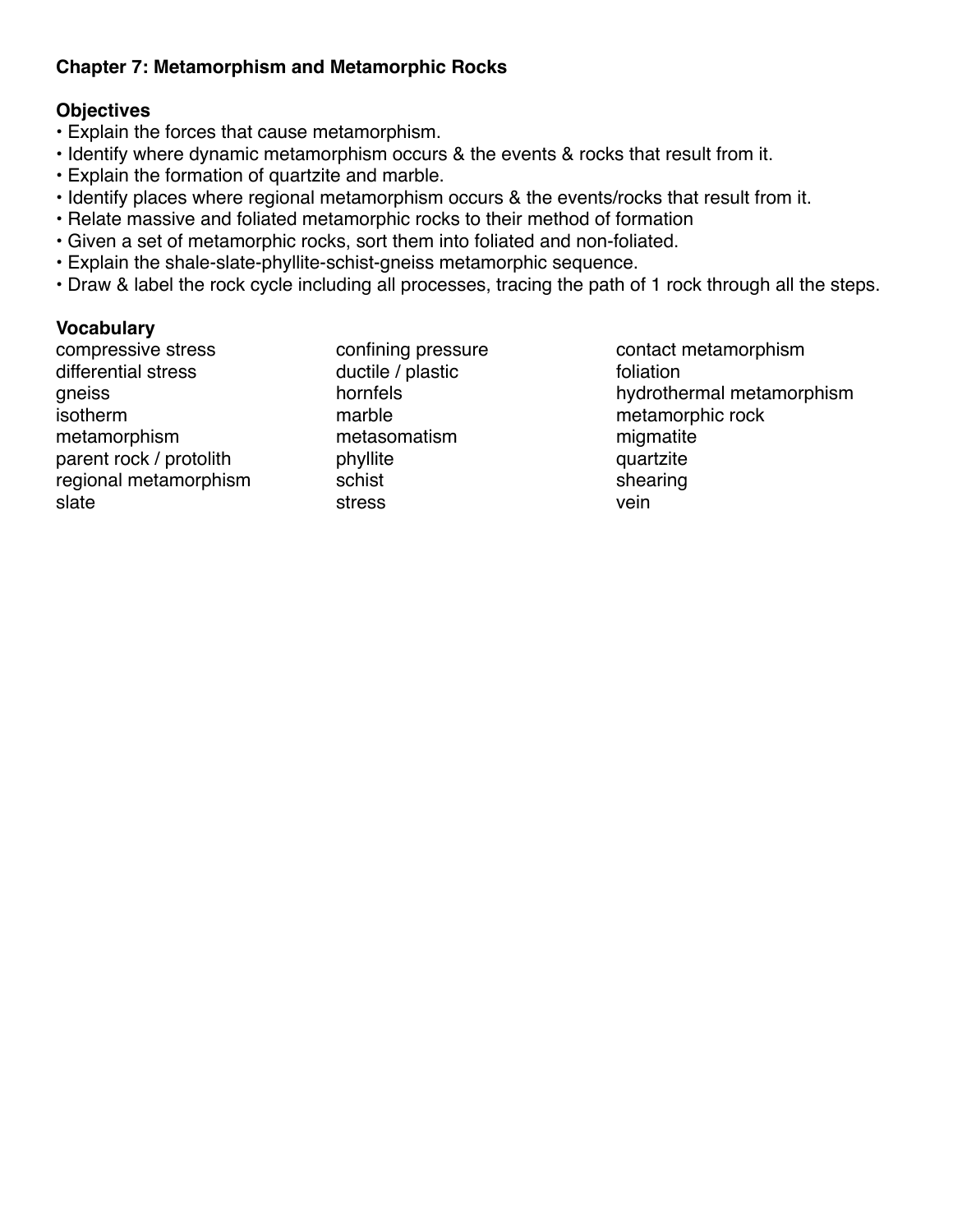### **Chapter 8: Time & Geology**

### **Objectives**

- Explain the importance of James Hutton and how he change thought.
- Differentiate between relative and absolute age
- Given a stratigraphic cross-section, use the the 4 laws to construct a sequence
- Describe radioactive decay & how radioactive isotopes can be used to determine absolute age.
- Fill in a generalized geologic timeline of Earth eras, periods, and life forms.

#### **Vocabulary**

*Archean Eon Cenozoic Era contacts* correlation *disconformity eon epoch* era *faunal succession* formations **Haden** Eon half-life *Holocene / Recent Epoch* inclusion index fossil isotopes isotopic dating *lateral continuity* Law of Included Fragments Law of Orig. Horizontality Law of Superposition Paleozoic Era **periods** Phanerozoic Era physical continuity *Pleistocene Epoch* Precambrian *Proterozoic Era Quaternary Period radioactive decay* relative time standard geo. time scale trilobite unconformity uniformitarianism

absolute (numerical) age actualism angular unconformity Mesozoic Era *nonconformity* Law of Cross-Cutting Relationships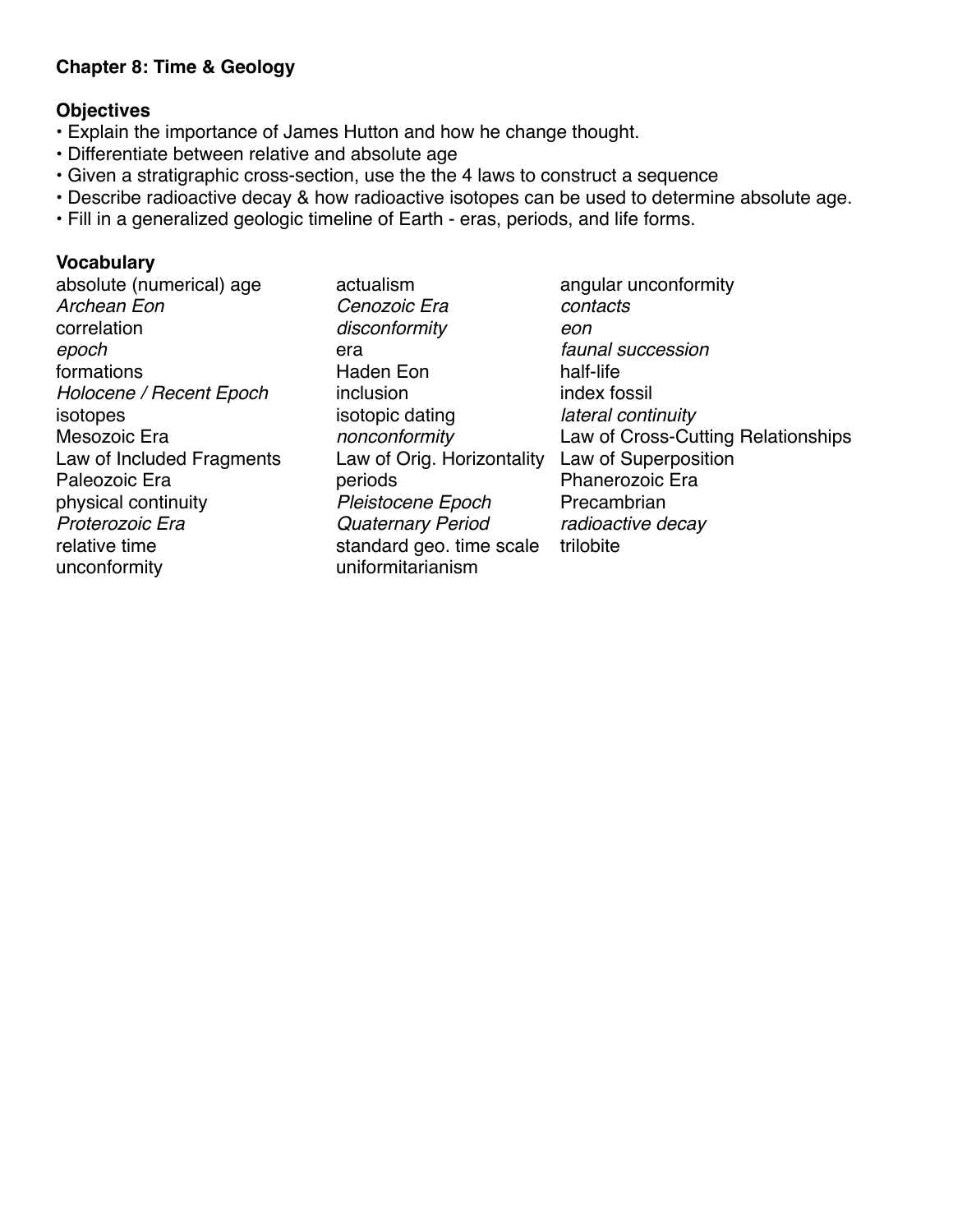### **Chapter 9: Mass Wasting**

# **Objectives**

- Define mass wasting
- Describe three types of mass wasting and their speeds.
- Explain how to identify unstable slopes
- Describe how to reduce mass wasting.
- Identify gravity as the cause of mass wasting.
- Relate mass wasting to relief (angle of repose), soil vs rock, water content, etc.
- Explain what happens when the angle of repose is exceeded.

### **Vocabulary**

| creep                    | ٥  |
|--------------------------|----|
| debris flow              | e  |
| flow                     | k  |
| mudflow                  | р  |
| rock avalanche           | r  |
| rotational (slump) slide | s  |
| slump                    | S  |
| talus                    | tı |

debris debris avalanche arth flow fall andslide mass wasting ermafrost relief ockfall rock slide rotational intervals in the slide slide oil solifluction ranslational slide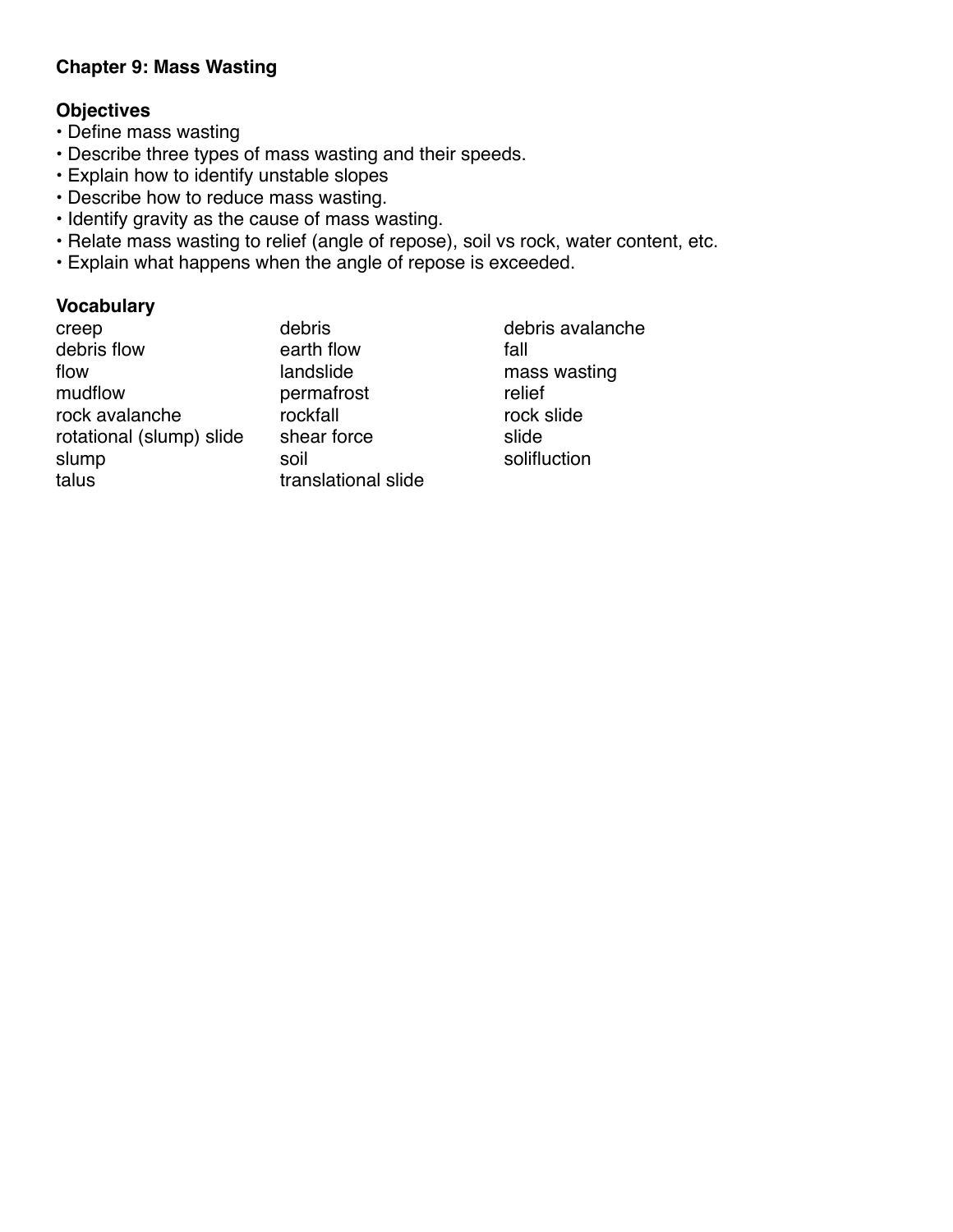# **Chapter 10: Streams & Floods**

## **Objectives**

- Draw and label the water cycle using the correct terms.
- Explain how the sun is the source of energy for running water.
- Draw and label the parts of a river system.
- Describe three ways running water attacks bedrock.
- Explain four ways running water transports material.
- Identify 2 major drainages of Arizona, the US, and the world.
- Draw 4 types of drainage patters and recognize them on a map.
- Characterize river types by erosiveness, valley shape/width, discharge, bed, load, etc.
- Explain the cause and effects of headward erosion, relating to waterfalls & stream piracy and the effect on the length of a river.
- Calculate stream discharge.
- Explain what can cause the carrying power of a stream to vary.
- Explain the evolution of a v-shaped valley.
- Explain why canyons form instead of v-shaped valleys.
- Explain how rivers widen their valley.
- Explain how gullies form.
- Explain the formation and location of badlands.
- Identify two water gaps and two wind gaps
- Explain the development of potholes and plunge pools.
- Explain the historical recession of Niagara Falls & explain how waterfalls form.
- Explain the development of flood plains, meanders, cutoffs, oxbow lakes.
- Explain how an entrenched meander forms.
- List factors that cause a stream to drop its load and locations of each drop.
- Compare and contrast delta and alluvial fan.
- Explain the development of levees and back waters.
- Explain why flood plains are good farming areas.
- Explain the formation of a floods & flash flood and explain why they are limited to certain areas.
- Identify one example of reservoir dam failure & name three kinds of natural dams.
- List three methods used to prevent floods.
- Explain how the running water history of Phoenix has changed over the years.

### **Vocabulary**

alluvial fan bank base level bed load braided streams channel deposition discharge divide divide discharge discharge evaporation evaporation foreset beds flash flood flood **flood flood plain gradient** levee levee and the load and the meander oxbow oxbow lake pothole plunge pool **precipitation** precipitation **river system** runoff stream piracy suspension solution saltation saltation saltation solution solution subsetsed in the set of the set of the set of the set o terrace transpiration transpiration tributaries young / mature / old

condensation delta dendritic, trellis, radial, rectangular distributaries drainage basin entrenched meander graded bed groundwater headward erosion water budget water cycle water wind gap / water gap